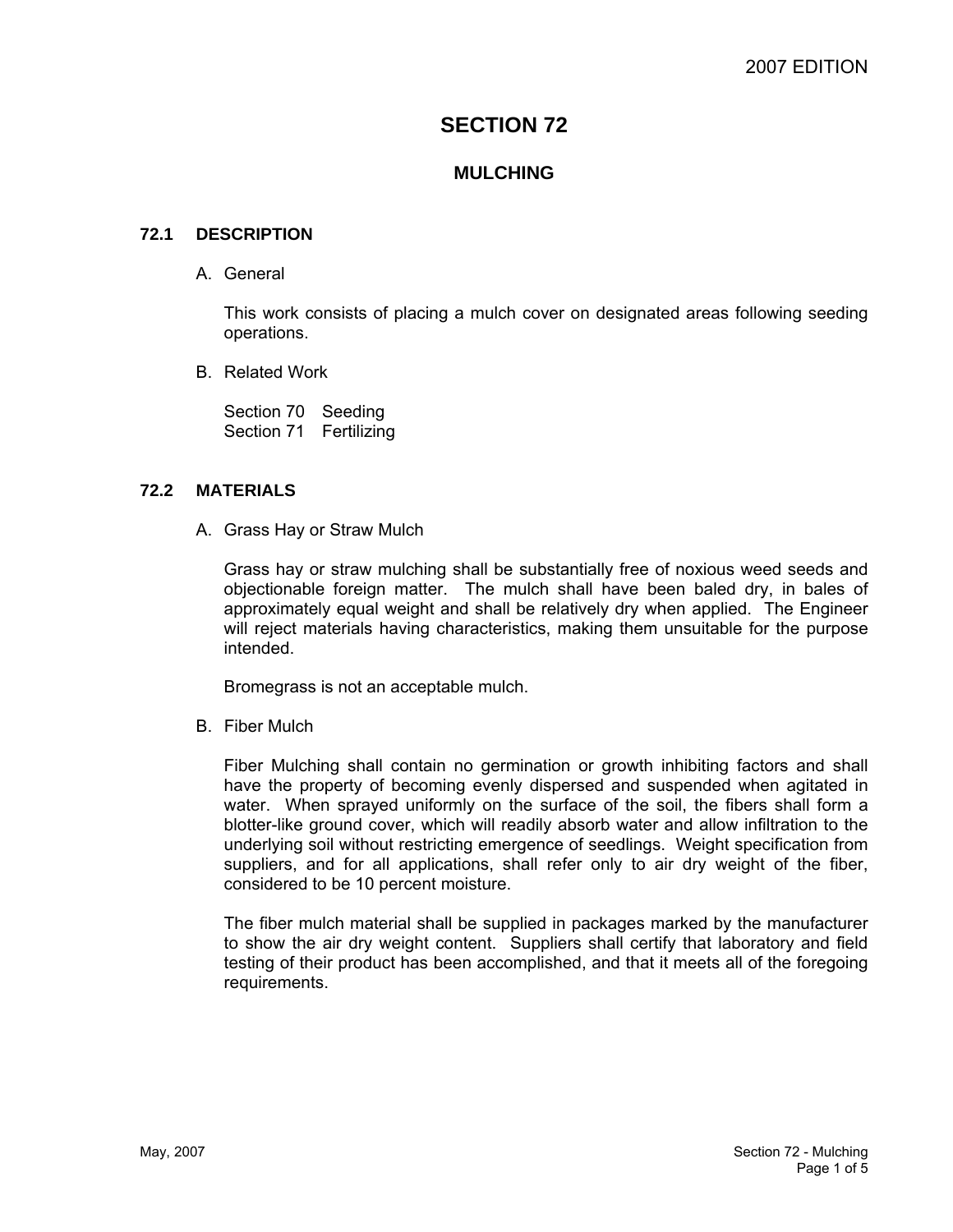C. Compost and Wood Chip Mulch

Compost shall be  $\frac{3}{4}$  in. minus and  $\frac{3}{8}$  in. minus screened material. Wood Chip Mulch shall be material passing the  $\frac{3}{4}$  in. screen.

No chemical additives shall be added during the composting process. The process shall be completely natural utilizing the organic feedstock, water and air. The material shall be composted to a ratio of 30 parts carbon to 1 part nitrogen before screening the material. The compost shall be registered through the South Dakota Department of Agriculture as a soil amendment.

D. Hydroseeding Tackifier Amendment

Hydro seeding tackifier amendment shall be a safe, non-toxic polymer that can be used with any paper or fiber mulch products. The anionic high molecular weight polymer binds the hydroseeding media to the soil particles. The tackifier shall be hydropholic and allow water into the mulch matrix. The tackifier shall be a synthetic material that is free of weed seed and any organic containments. It shall be compatible with biostimulants, fertilizers and surfactants. It shall not clump in the tank and clog the spray nozzle. The tackifier lubricates the slurry mix and tightens the slurry stream and will increase the shooting distance. The tackifier will break down from UV light in 5-6 weeks.

The tackifier can be used as a temporary dust abatement in non-traffic areas. The tackifier can be applied as a temporary soil stabilizer to protect against erosion. The tackifier can be applied through hydraulic equipment for clarifying sediment/holding ponds.

### **72.3 CONSTRUCTION REQUIREMENTS**

- A. Grass Hay or Straw Mulch
	- 1. Placing Mulch

The rate of application shall be 4000 lbs. per acre unless otherwise specified by the Engineer. The mulch shall be placed within forty-eight (48) hours after the seeding has been completed. Mulching operations shall not be performed during periods of high winds, which preclude the proper placing of the mulch. The placing of mulch shall begin on the windward side of the areas to be covered.

The mulch shall be blown from a machine designed for that purpose and uniformly distributed over the seeded areas. The machine for placing the mulch shall be of an approved type, which will blow or eject, by constant air stream, a controlled amount of mulch. The machine shall cause a minimum of cutting or breakage in the length of the mulch.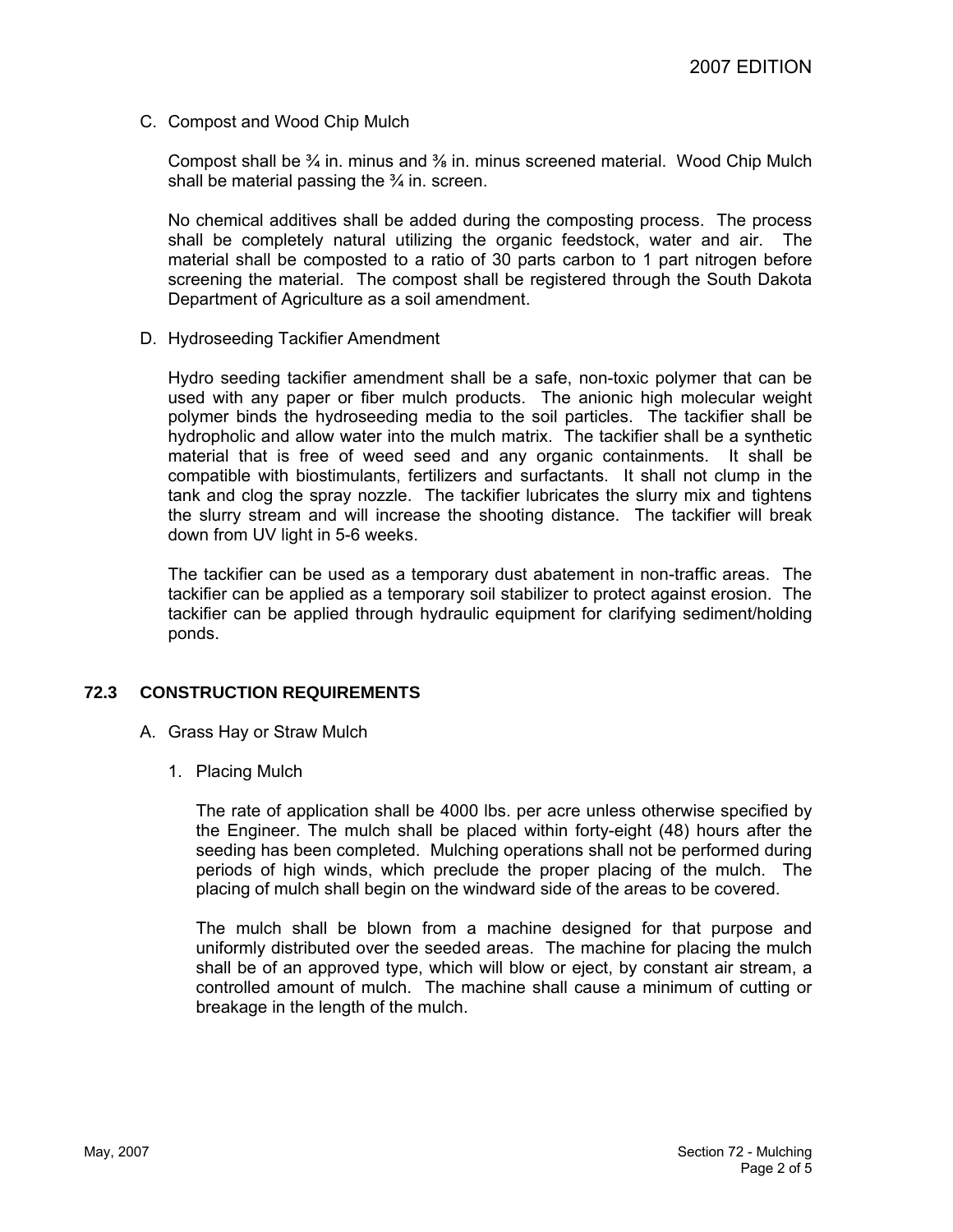Mulch containing excessive moisture, which prevents uniform feeding through the machine, shall not be used. Bales shall be broken up and loosened as they are fed into the blower to avoid placing of matted or unbroken lumps.

Mulch shall be placed uniformly over the seeded areas at the plan specified rates. The rates of application may be varied with the approval of the Engineer. Approximately ten percent (10%) of the soil surface shall be visible through the mulch blanket prior to mulch tiller (punching) operation.

Any existing cover left in place, as specified in Section 70.3C.2, shall be used as mulch, and the specified rate for mulching shall be reduced to leave ten percent (10%) of the soil surface visible through the mulch blanket and a loose thickness of cover of about one (1) inch prior to the punching operation.

Excessive cover, which will smother seedlings of small seeded grasses, shall be prohibited. The Engineer may order the placement of mulch on any area where protection is considered necessary to forestall erosion or encourage turf establishment.

#### B. Punching

Immediately following application, the mulch shall be punched into the soil by a mulch tiller consisting of a series of dull, flat disks with notched or cutout edges. The disks shall be approximately twenty (20) inches in diameter, one-fourth (1/4) inch thick, and shall be spaced approximately eight (8) inches apart and shall be fitted with scrapers.

Working width of the tiller shall not exceed six (6) feet per member, but may be operated in gangs of not over three (3) members. The tiller shall be operated on contour, except on slopes 3:1 or steeper, where the Engineer may order diagonal operation and, if necessary, dual drive wheelers or crawler tread on the tractor to minimize side slip and rutting damage to slopes.

Tiller members shall be ballasted to push mulch into the soil approximately three (3) inches with ends exposed above the soil surface. When light disking is required in existing cover so the seed can be drilled into a depth of one (1) to one and one-half (1 1/2) inches, the tiller members shall be ballasted to push mulch into the soil with the ends exposed above the soil surface. The Engineer shall determine on construction the depth to which the mulch is to be punched.

The mulch tiller shall follow as closely as possible behind the mulch blower. Mulch shall not be blown when the wind velocity causes appreciable displacement before it can be anchored by the mulch tiller. The Engineer may require more than one (1) pass of the mulch tiller or diagonal passes where necessary to assure adequate anchoring.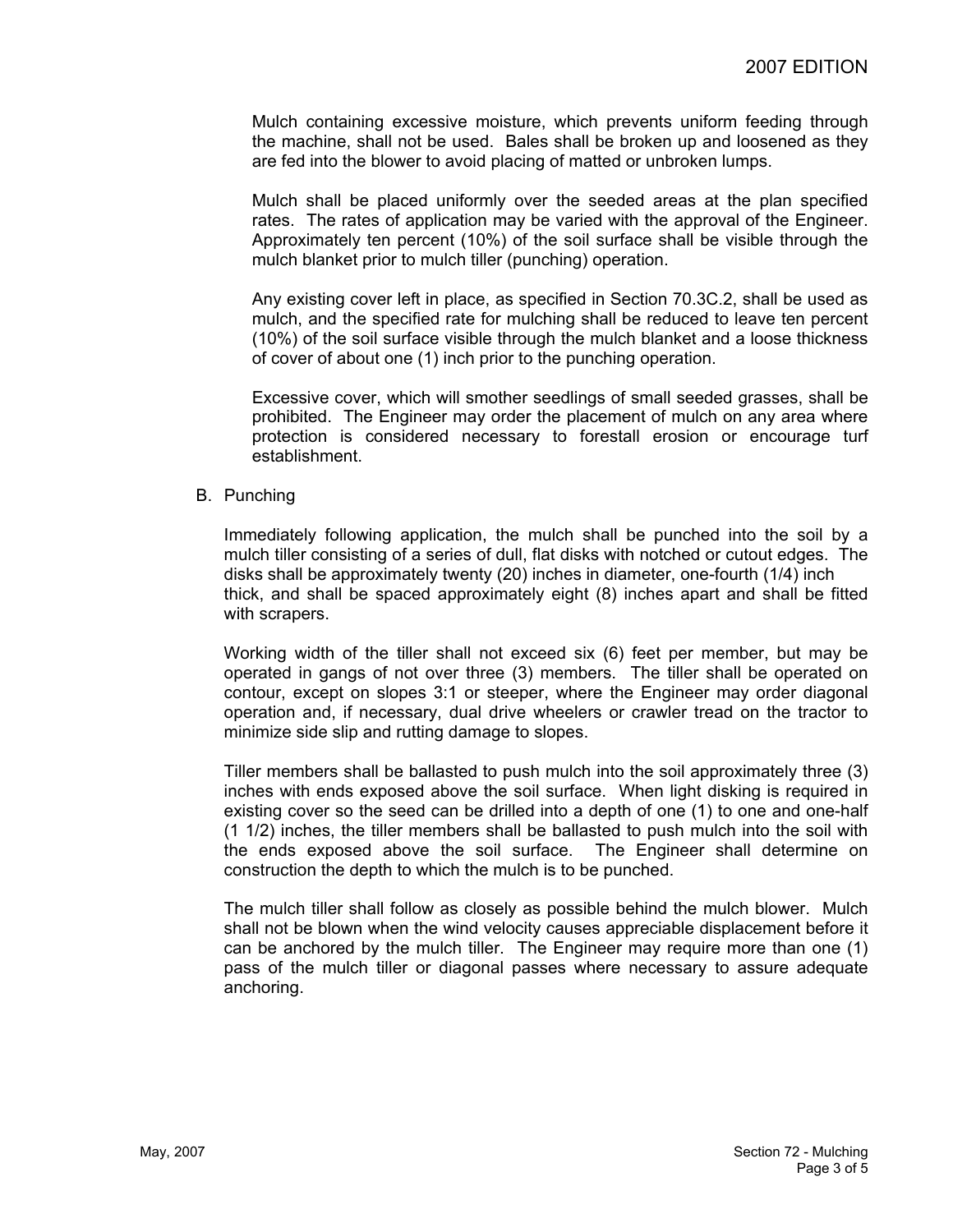C. Fiber Mulch

Rate of application shall be 2000 lbs. per acre unless otherwise specified by the Engineer. Excessive thickness of mulch, which will smother grass seedlings, shall be avoided.

Mulch shall be placed on a given area as soon as possible, or within 48 hours after seeding.

D. Compost

Apply a  $\frac{1}{4}$  inch layer of compost over the seeded area, then water to protect against hot, dry weather or drying winds.

- E. Hydroseeding Tackifier Amendment
	- 1. Hydro seeding

When using as a tackifier with paper or fiber mulch, add three pounds per acre. Slowly pour the tackifier into the water and thoroughly mix in the tank. Add mulch, seed, fertilizer and any other components in the tank and thoroughly mix.

2. Straw Tacking

Apply three pounds per acre with 750 pounds of wood or paper mulch.

3. Temporary Dust Control

Apply to non-traffic areas at a rate of three pounds per acre with 1000 gallons of water. On slopes of 4:1 to 2:1 apply at a rate of 6-12 pounds per acre.

4. Clarifying sediment/holding ponds

Slowly pour two-three pounds of tackifier into 1000 gallons of water while the tank is agitating. Thoroughly mix for 15 minutes and spray to one surface acre of water.

F. Care During Construction and Final Acceptance

Traffic, either foot, equipment, or vehicular, shall be kept to a minimum over the seeded and mulched areas.

The Contractor shall, prior to acceptance of the project, re-mulch any area on which the original mulch has been displaced as a result of excessive wind, water, or other causes.